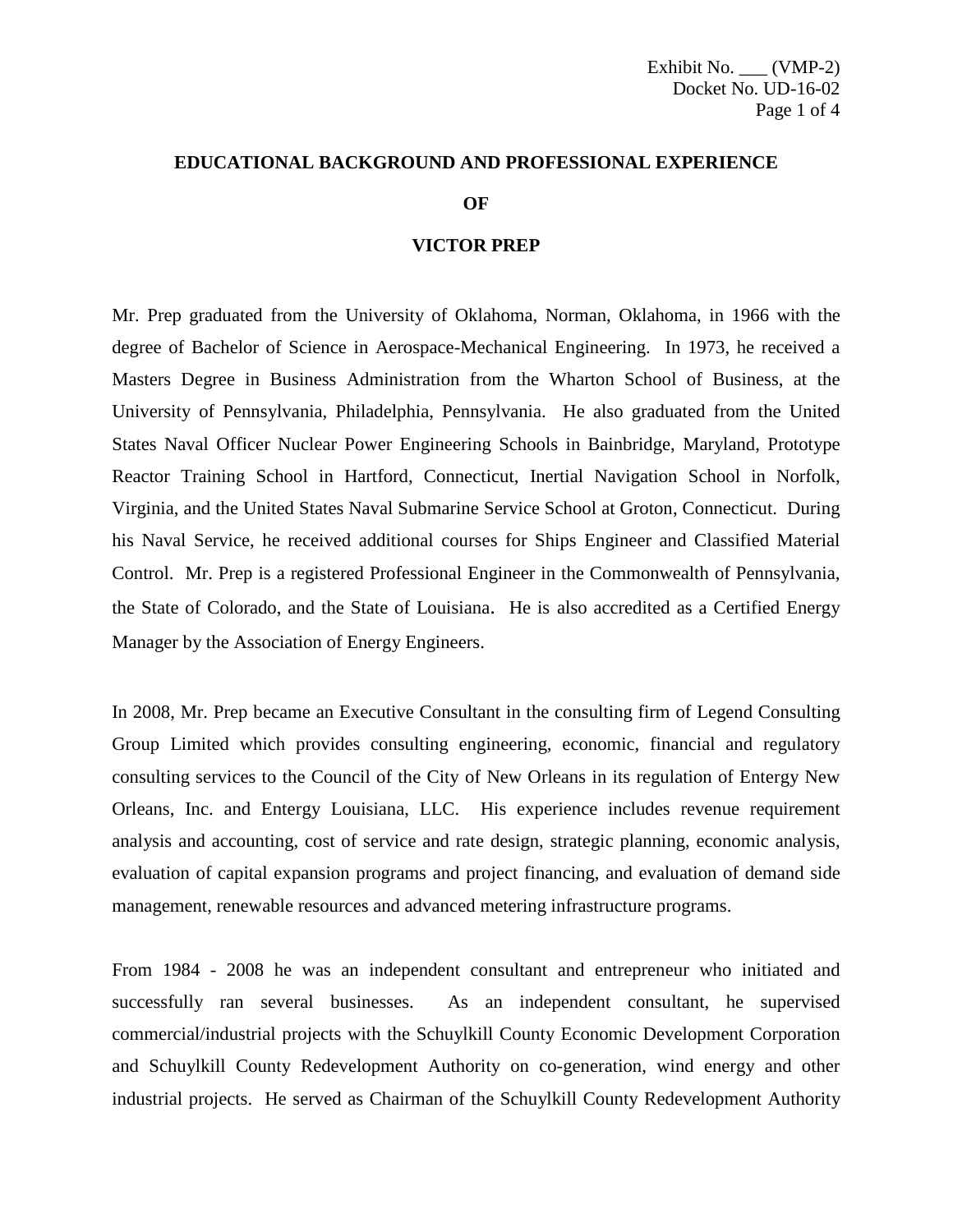from 2004 to 2008. He also served as a Principal Consultant with Management Applications Consulting of Reading, Pennsylvania providing management information services in the engineering, loss analysis, load management, and operations areas primarily for the utility/energy industry. During this period he also taught a college math course at the Pottstown School of Business, Pottstown, Pennsylvania.

From 1973 to 1984, he was Manager of Cost and Load Analysis in the Management Consulting Division of Gilbert Commonwealth, Reading, Pennsylvania. In that capacity, he conducted and presented extensive studies in regulatory issues including cost and load analyses, embedded cost allocation, rate design, load management and forecasting, revenue analysis, and preparation of and participation in utility rate cases including sponsorship of expert testimony. Major consulting projects included an Automated Rate Case Management System at Georgia Power Company and Southern California Edison Company; a week long industry seminar in Rate Case Preparation conducted for several years; and major Load Management research projects for EPRI and Western Farmers Electric Cooperative.

From 1971 to 1972, he was employed as a Field Startup Engineer with United Engineers and Constructors, Philadelphia, Pennsylvania. During that period, he worked on site at various utility power plant sites testing and starting new systems including Beezley's Point, Ocean City, New Jersey, Three Mile Island, Harrisburg, Pennsylvania, and Forney Burner Controls, Dallas, Texas.

From 1966 to 1971, he served as an Officer in the United States Navy Nuclear Submarine Force in Groton, Connecticut, with duties including Department Head of Ship's Qualification for New Crew, Reactor Controls, Atmosphere Control Systems, Sonar, and Inertial Navigation, during several extended sea patrols and a shipyard repair period.

During the course of his career at Gilbert Commonwealth, Mr. Prep has prepared Cost and Rate Studies for the following Utilities: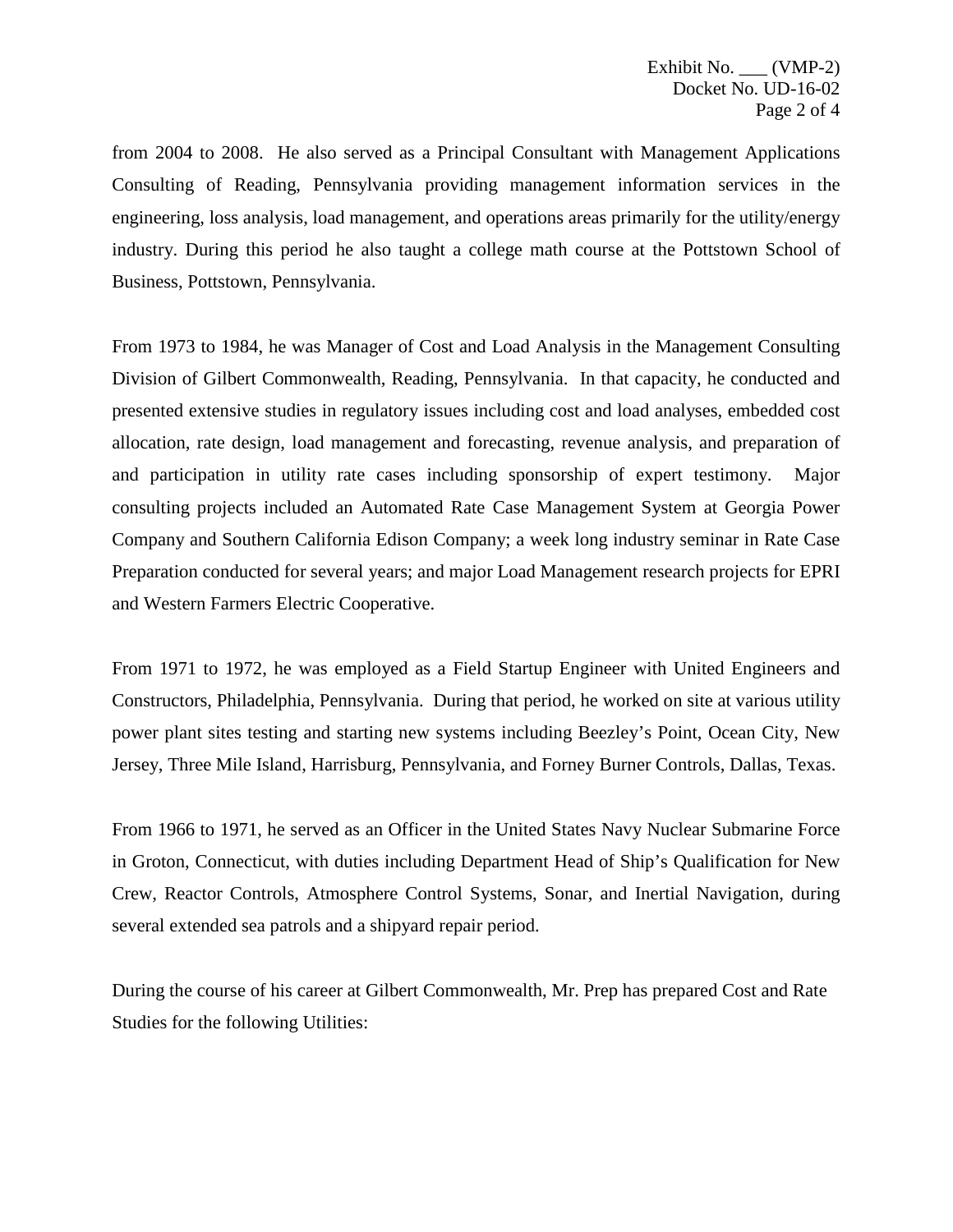Exhibit No. \_\_\_ (VMP-2) Docket No. UD-16-02 Page 3 of 4

Columbus and Southern, Columbus, Ohio Fitchburg Gas and Electric, Fitchburg, Massachusetts Exeter and Hampton Electric Utility, Exeter, New Hampshire Concord Electric Company, Concord, New Hampshire Green Mountain Power, Burlington, Vermont Bangor Hydro Electric, Bangor, Maine UGI Gas Company, Reading Pennsylvania UGI Luzerne Electric, Wilkes Barre, Pennsylvania Shaeffer Brewing Company, Water System Cost of Service City of Lansing Electric Utility, Lansing Michigan City of Vineland, Electric Utility, Vineland, New Jersey City of Lakeland, Department of Electric & Water, Lakeland Florida Wisconsin Electric Power Company, Madison, Wisconsin Madison Gas and Electric, Madison, Wisconsin Georgia Power Company, Atlanta, Georgia, Central Power and Light Company, Corpus Christi, Texas Lower Colorado River Authority, Austin, Texas Southern California Edison, Pasadena, California Rate Case Preparation Seminars – Dallas, Hershey, Atlanta Berkshire Gas Company, Pittsfield, Massachusetts Commonwealth Energy Services Electric and Gas, Cambridge, Massachusetts Central Illinois Public Service, Springfield, Illinois Hartford Steam Company, Hartford, Connecticut Iowa-Illinois Gas and Electric, Davenport, Iowa Indiana Gas Company, Evansville, Indiana Iowa Power and Light, Des Moines, Iowa Philadelphia Gas Works, Philadelphia, Pennsylvania Toledo Edison Company, Toledo, Ohio Nova Scotia Power Company, Halifax, Nova Scotia Western Farmers Electric Cooperative, Anadarko, Oklahoma, Load Management